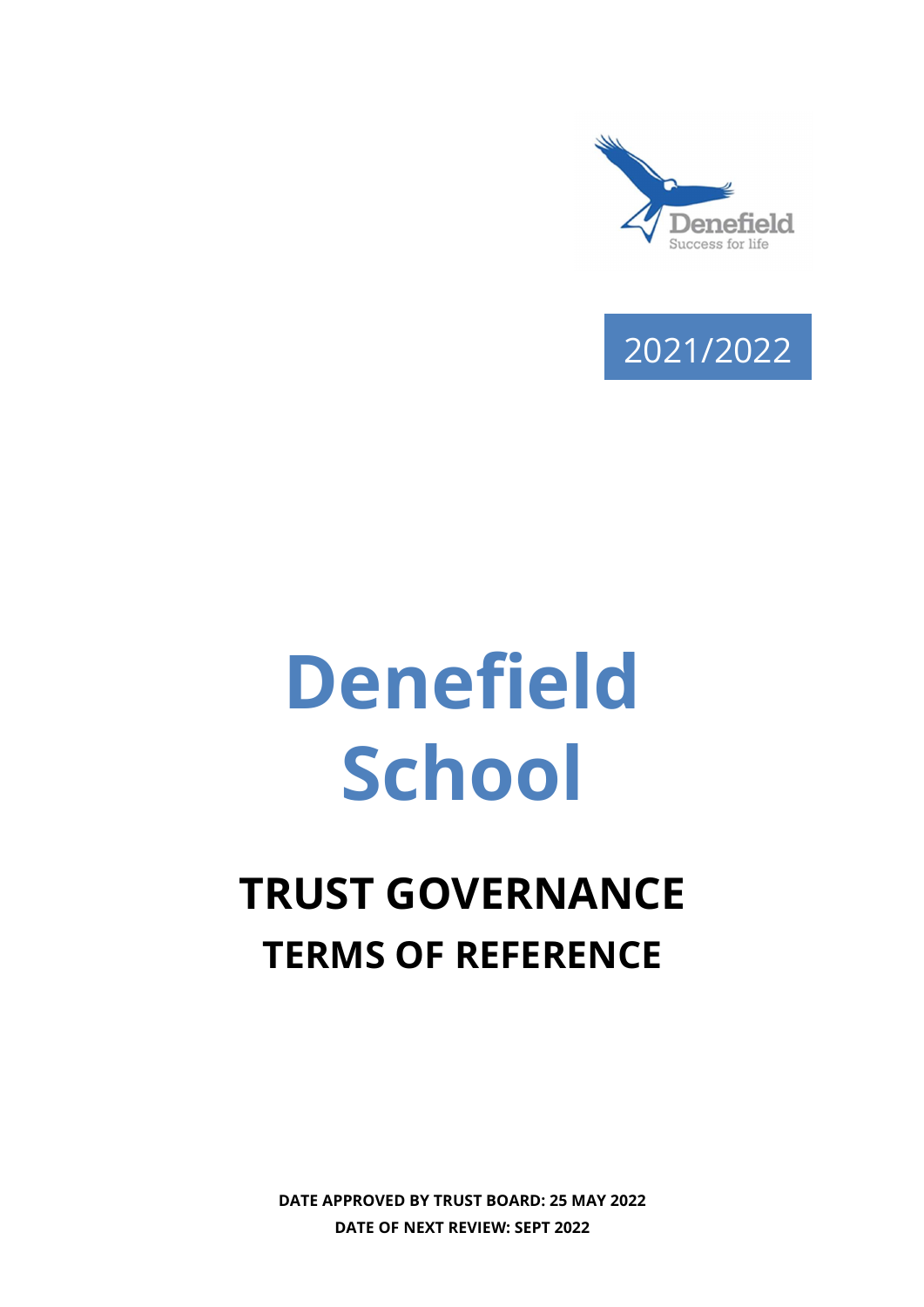## Contents

- 1. Terms of reference for the Members
- 2. Terms of reference for Trust Board
- 3. Terms of reference for Standards committee
- 4. Terms of reference for Resources Committee
- 5. Terms of reference for Headteacher's Performance Management Panel
- 6. Terms of reference for Trustees Disciplinary Meetings
- 7. Terms of reference for Staffing committee
- 8. Terms of reference for Staffing appeals committee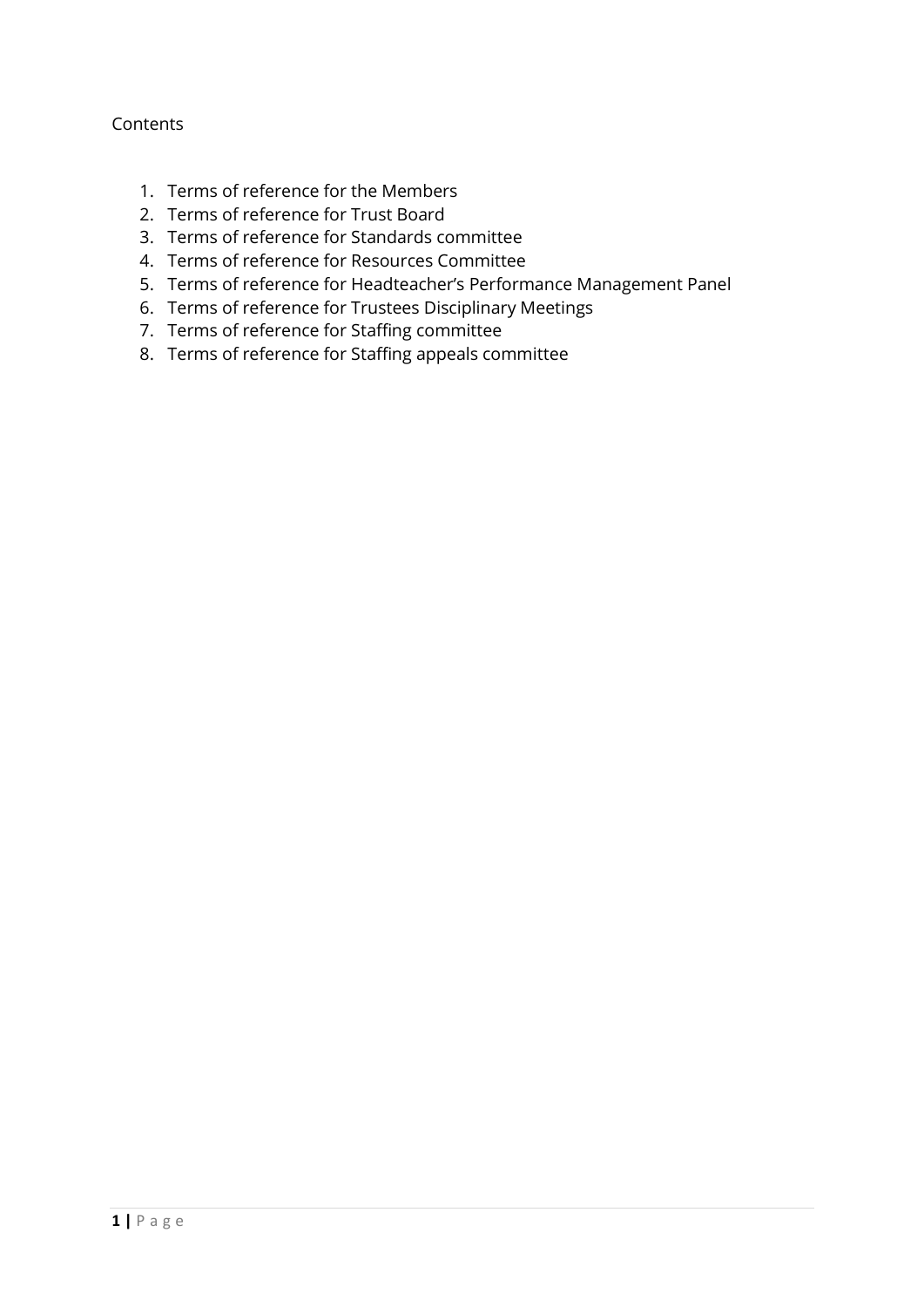# Members Terms of Reference

|                    | At least five members with appropriate skills and expertise, |
|--------------------|--------------------------------------------------------------|
| Membership         | including educational and strategic management experience    |
| Election of Chair  | To be appointed by members                                   |
| Quorum             | At least three members                                       |
| Meetings           | AGM, once per year                                           |
| Administration     | The Governance Professional                                  |
| Reporting          | Minutes to next Trust Board meeting                          |
| Terms of reference | Reviewed annually at the AGM                                 |

- 1. To approve and agree the Articles of Association for the Academy Trust and to make changes as necessary
- 2. To change the name of the Academy Trust
- 3. To appoint a maximum of six trustees (based on recommendations of the Trust Board\*, approval by email) and to remove Trustees, as appropriate
- 4. To appoint Members
- 5. To appoint and remove statutory auditors (based on recommendations made by the Trust Board)
- 6. To receive a copy of the school's annual accounts and report
- 7. To receive copies of any Trust Board and committee minutes, as required.
- 8. To ensure success of the Academy Trust (i.e., to act as 'guardians of the trust) and to ensure the Academy Trust's charitable objectives are being met
- 9. To dissolve the trust (in conjunction with the DfE). [NB. Members liability is limited to £10 and is payable in event the trust is wound up and has insufficient assets to meet its debts].

\*Trustees may appoint Co-opted Trustees without Members' approval provided they are not themselves co-opted trustees. Two parent trustees will be elected by parents/carers of students at the school.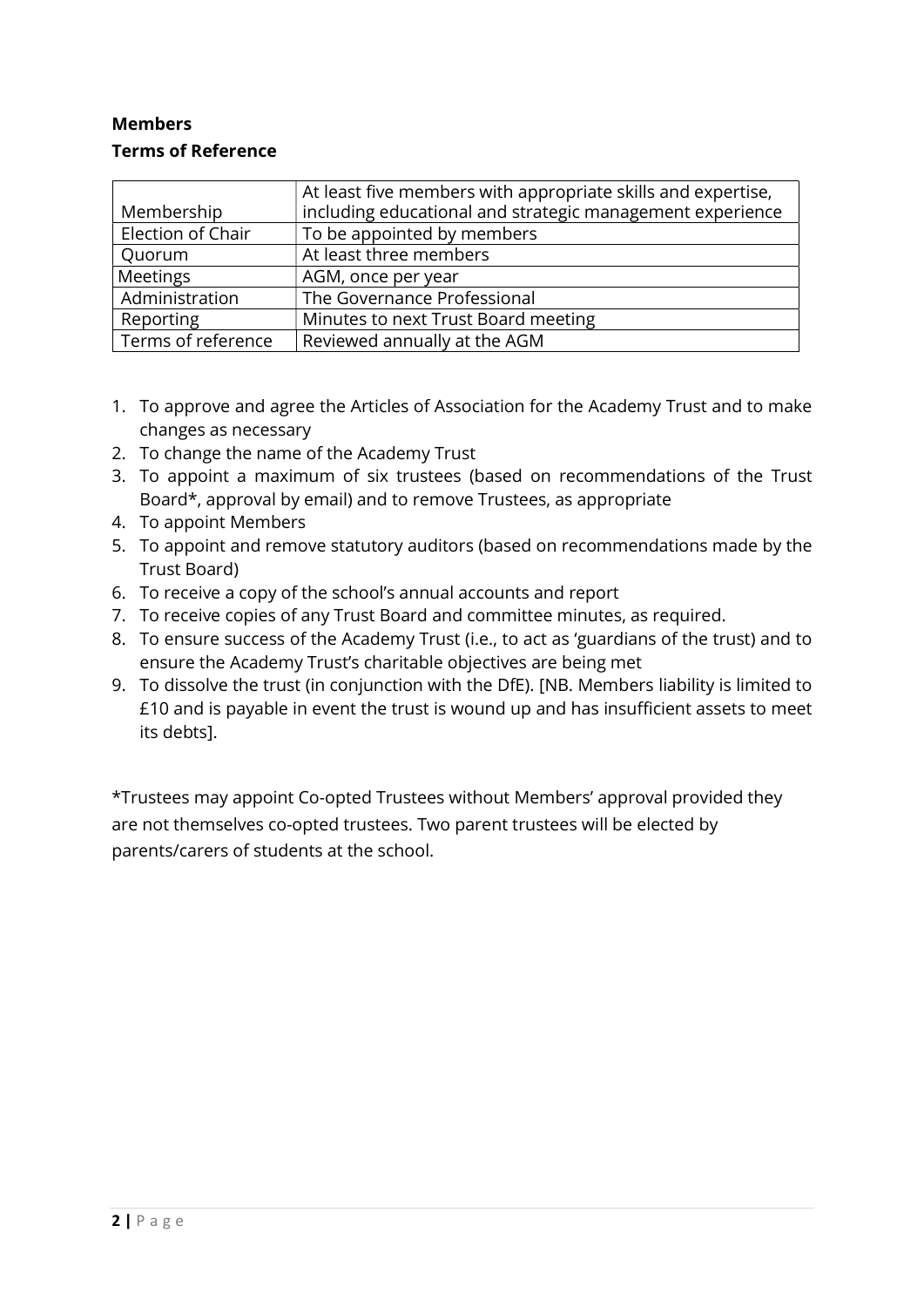#### Trust Board Terms of Reference

| Election of Chair  | To be appointed by trustees                      |
|--------------------|--------------------------------------------------|
| Quorum             | 50% of the trust board including the Headteacher |
| Meetings           | 7 times per year                                 |
| Administration     | Governance Professional                          |
| Reporting          | Minutes to next Trust Board meeting              |
| Voting             | Trustees only                                    |
| Terms of reference | Reviewed annually                                |

- 1. To determine the ethos and values for the school
- 2. To devise a 5-year rolling strategic plan for the school and to review performance against the plan on an annual basis
- 3. To monitor progress against the Ofsted areas for improvement (Jan 2018)
- 4. To review annually terms of reference for the Trust Board and its sub-committees
- 5. To agree an annual calendar of Trust Board meetings
- 6. To maintain and update annually a register of Trustees' business interest declarations for publication on the school's website.
- 7. To adopt a Code of Conduct annually
- 8. To appoint a Chair and Co-Vice Chairs of Trustees annually
- 9. To recruit Academy and Co-opted Trustees as vacancies arise, for ratification by the Trustees and Members depending on the appointing body.
- 10. To conduct an annual skills audit to inform vacancies and training needs
- 11. To review individual Trustee attendance and publish annually on the school's website
- 12. To appoint a Trustees for: safeguarding, SEND, Health &Safety and Pupil Premium
- 13. To ensure the Trust Board's statutory duties are fully compliant as per DfE guidance regarding publication of information on school website
- 14. To appoint a Headteacher Performance Management Panel of three Trustees to meet twice per annum. (NB all Trustees to be appropriately trained)
- 15. To appoint a School Improvement Partner, issue an annual letter of engagement and to review quality of service
- 16. To receive and review reports from the School Improvement Partner and any other external consultants
- 17. To review and approve the school's self-evaluation report for internal management and for Ofsted purposes
- 18. To set annual attendance targets for students
- 19. To set annual academic targets for students for all year groups in line with DfE performance measures
- 20. To review and approve the school's action plan, and monitor performance against the plan termly (three times per annum)
- 21. To determine and agree content of the Headteacher's termly report to Trustees
- 22. To receive and review reports from the Headteacher on the school's external examination results for GCSEs and A2s
- 23. To receive and review all externally generated data sources for the school (e.g., Analyse School Performance report, IDSR)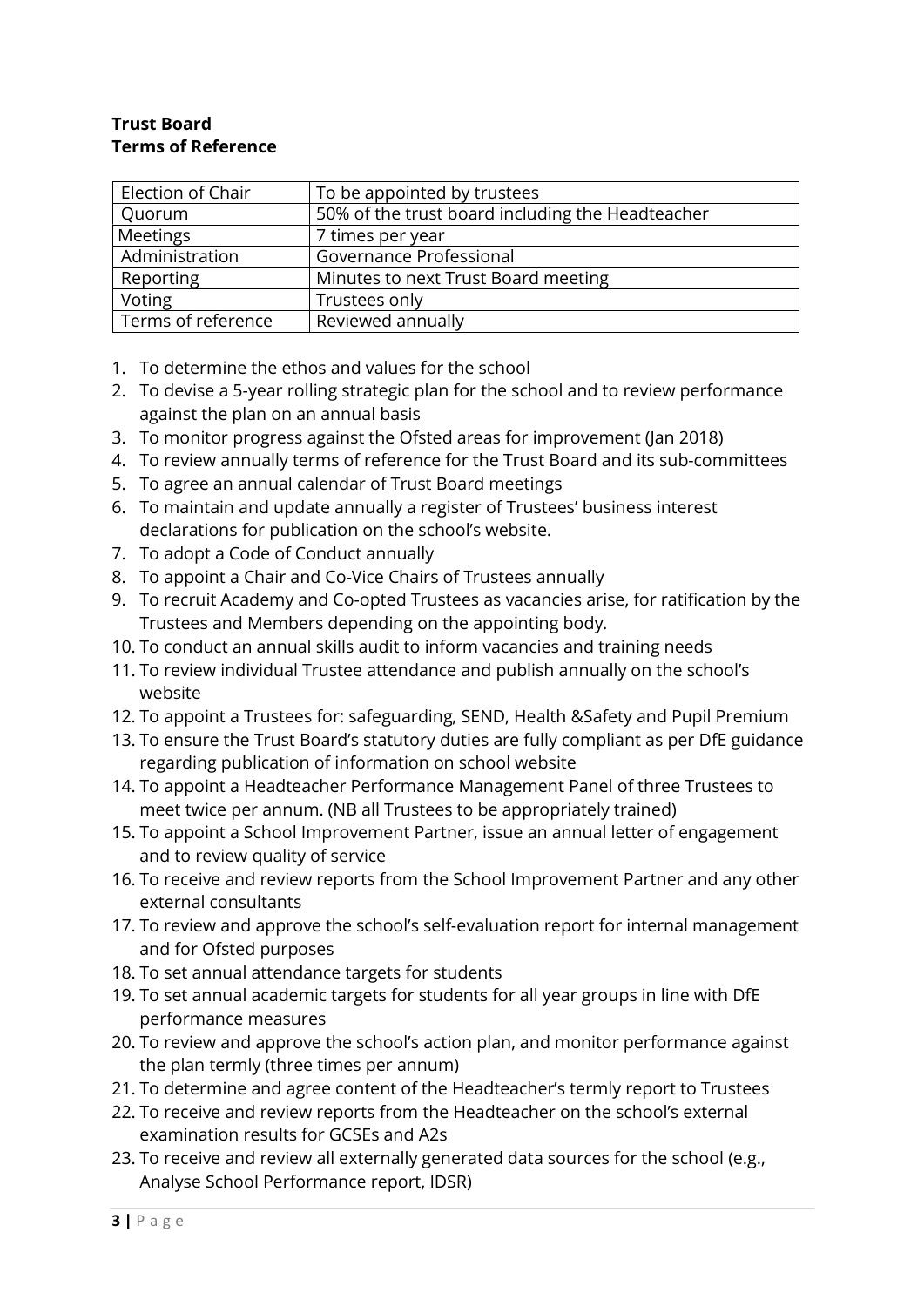- 24. To review and approve an annual balanced budget plan for the school's income and expenditure (including capital funding) taking into account the agreed priorities in the school's action plan.
- 25. To receive copies of monthly management accounts (Chair of Trustees and Chair of Resources) and for all Trustees to receive management accounts six times per annum
- 26. To receive copies of internal assurance reports provided by the internal auditor
- 27. To review and approve the school's staffing structure, including management structure, on an annual basis
- 28. To approve and sign the audited annual report and financial statements for the school.
- 29. To recommend to the Members a suitable external auditor
- 30. To determine admissions arrangements for year 7s and sixth form and to review and approve the school's admissions policy on an annual basis
- 31. To consider emerging developments and policy decisions from the Government, Ofsted and elsewhere and, to evaluate the implications of these on the school
- 32. To appoint a Governance Professional
- 33. To performance manage the Governance Professional (Chair of Trustees is line manager)
- 34. To regularly review and monitor potential risks and maintain a Risk Register
- 35. To conduct a self-review of the Trust Board's performance (annual basis)
- 36. To commission an external review of the Trust Board on a triennial basis
- 37. To agree an annual budget for training for Trustees
- 38. To devise an annual Training Plan for the Trust Board and members of SLT as appropriate
- 39. To devise a Trustee's annual development plan and monitor performance against the plan.
- 40. To review and approve the LA safeguarding audit for the LSCB
- 41. To review and approve the Safeguarding and Child Protection Policy
- 42. To review how the school meets its statutory safeguarding requirements including online safety, peer-on-peer abuse and CSE.
- 43. To receive termly reports from the Safeguarding Trustee on the SCR and meetings with the safeguarding lead
- 44. To review and approve the Complaints and Persistent Complaints policy
- 45. To review and approve Trustees' visits policy, based around the strategic plan and compliance
- 46. To form working parties, as required.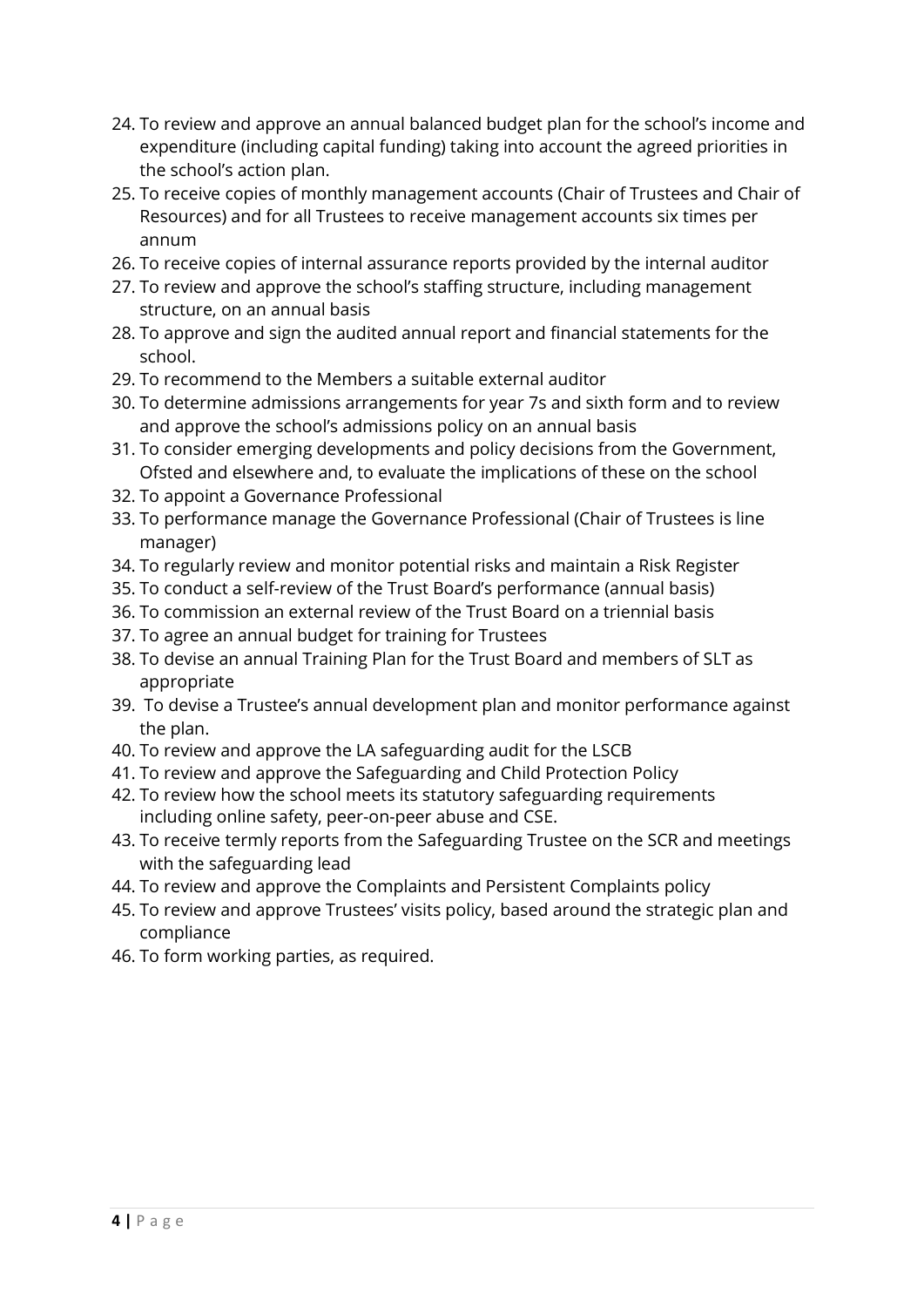#### Standards Committee Terms of Reference

| Membership         | At least three trustees and the DHT                           |
|--------------------|---------------------------------------------------------------|
| Election of chair  | Appointed annually by members of the Committee                |
| Quorum             | At least three Trustees                                       |
| Meetings           | Six times a year                                              |
| Administration     | Governance Professional                                       |
| Type of committee  | Non statutory                                                 |
| Reporting          | Minutes to next Trust Board meeting                           |
|                    | Only Trustees have voting rights, school staff have no voting |
| Voting             | rights                                                        |
| Terms of reference | Reviewed annually at start of academic year.                  |

#### Standards responsibilities:

- 1. To review and approve the SEND policy
- 2. To review the local offer for SEND provision.
- 3. To review, monitor and evaluate provision for More Able, Gifted & Talented students.
- 4. To review and approve Looked After Children policy.
- 5. To monitor and evaluate progress made against the School's Equality Objectives.
- 6. To review and approve the Equality policy
- 7. To review equalities information for publication on the school's website
- 8. To review student exclusions by protected characteristics on a termly basis.
- 9. To review student attendance termly (maximum three times per year)
- 10. To approve the content and organisation of the Sex & Relationships Education Programme.
- 11. To devise a schedule of Trustee visits linked to improvement priorities in the annual School Action plan
- 12. To receive and discuss Trustee visits reports.
- 13. To develop, review, monitor and evaluate curriculum related policies.
- 14. To review and approve KS4 and KS5 Options.
- 15. To monitor the school's curriculum provision to ensure that it is broad and balanced.
- 16. To monitor the school Complaints & Compliments Log by looking for any trends
- 17. To further develop and promote the use of students' voice through Trustee Visits.
- 18. To review and approve forthcoming educational visits and evaluate completed trips
- 19. To review and monitor how well the school promotes pupils' spiritual, moral, social and cultural development.
- 20. To review and monitor how well the school promotes British Values
- 21. To review, monitor and evaluate how the school complies with the 2015 Prevent Duty to protect students from the risk of radicalisation.
- 22. To receive reports from Curriculum area leaders and subject leaders for key areas of interest to the sub committee
- 23. To receive a report on the impact of staff CPD and training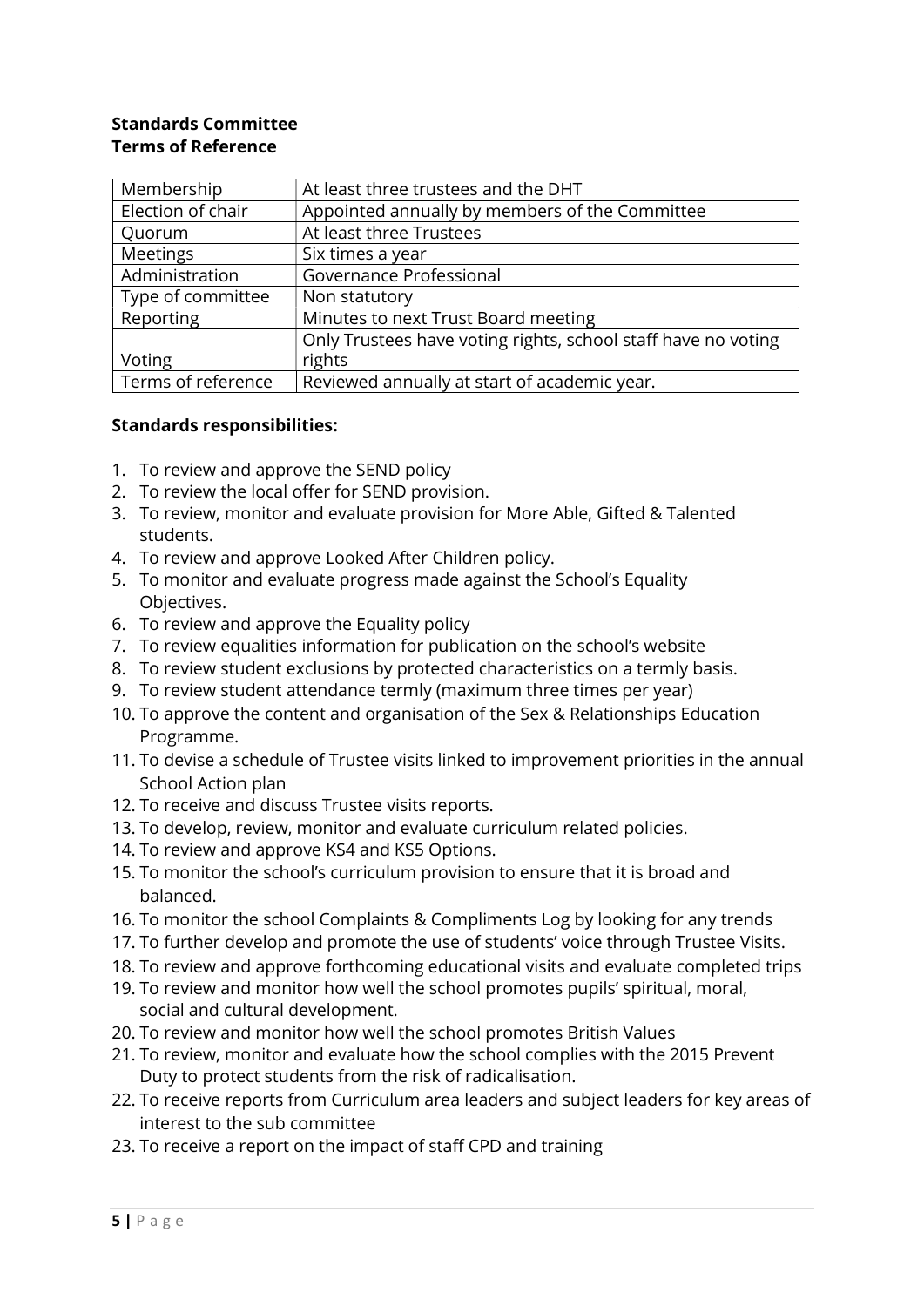- 24. To review the impact of the Coronavirus (COVID-19) catch-up premium funding
- 25. To review the impact of the Recovery Premium Funding
- 26. To conduct an audit of the school's website for compliance purposes
- 27. To review and approve the school's Pupil Premium strategy, including the Recovery Premium, for the academic year and to monitor performance against the strategy
- 28. To receive reports on the destinations of leavers (year 11 and year 13)
- 29. To review and approve the following policies:
	- a. Use of reasonable force policy,
	- b. Behaviour and discipline policy (to include drugs policy),
	- c. Exclusions policy,
	- d. Attendance policy,
	- e. Anti-bullying policy,
	- f. Educational visits and off-site policy,
	- g. Supporting students at school with medical conditions policy,
	- h. Looked after children policy,
	- i. Curriculum Policy (to include policies for Provider access, PHSE & Careers, and RE as appendices)
	- j. SRE policy
- 30. To review careers provision and use of Gatsby testing
- 31. To monitor the academic performance of *all* year groups, including vulnerable groups on a termly basis and to hold the headteacher to account for performance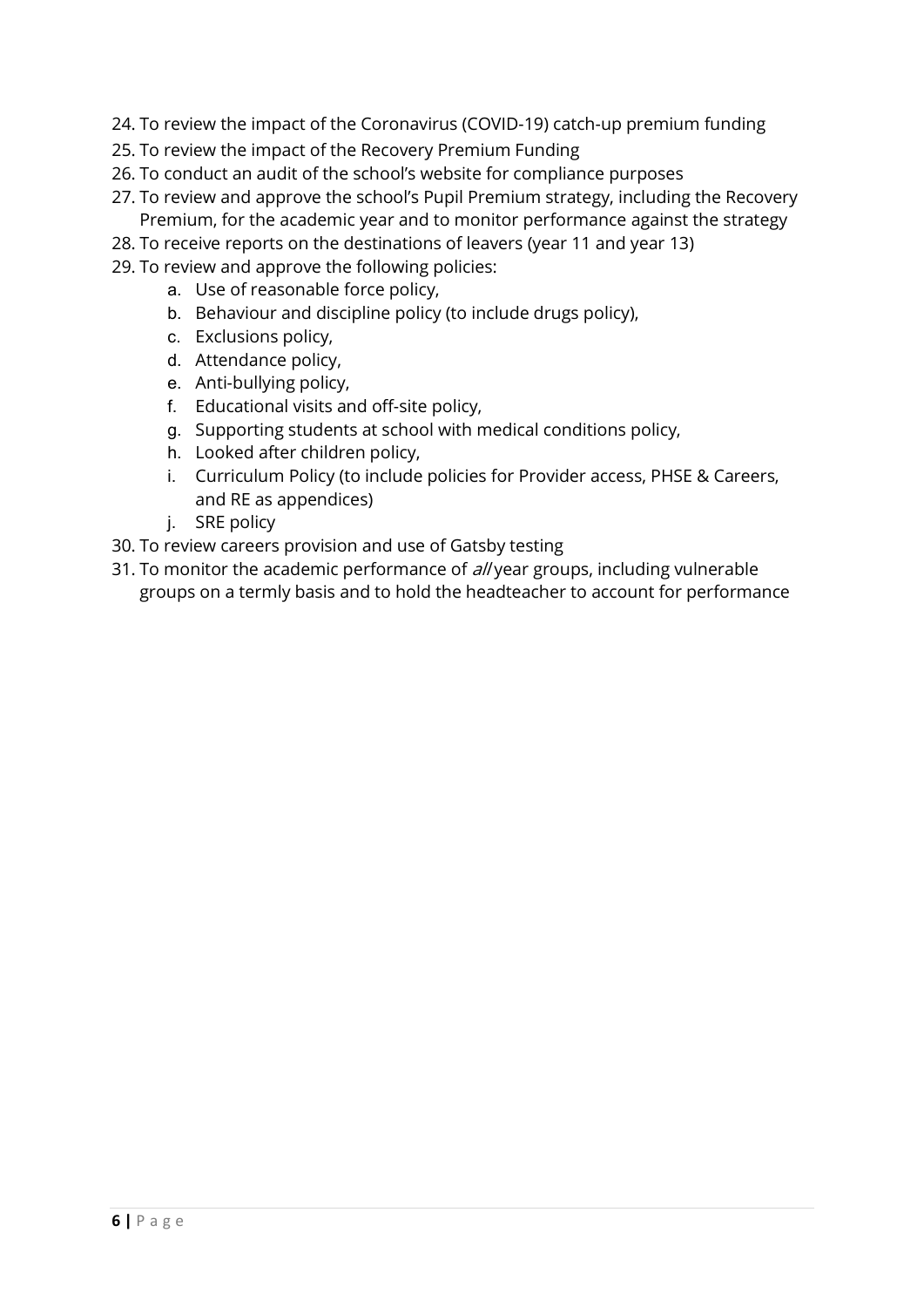## Resources Committee Terms of Reference

| Purpose              | 1. To assist the decision making of the Trust Board by enabling<br>detailed consideration of how the Trust Board fulfils is<br>responsibility to ensure sound management of the academy's<br>finances and resources, including proper planning, monitoring<br>and probity.<br>2. To make appropriate comments and recommendations on<br>such matters to the Trust Board on a regular basis |
|----------------------|--------------------------------------------------------------------------------------------------------------------------------------------------------------------------------------------------------------------------------------------------------------------------------------------------------------------------------------------------------------------------------------------|
|                      | 3. To consider issues which have implications for other<br>committees and to make recommendations as appropriate.                                                                                                                                                                                                                                                                          |
| Membership           | At least 3 Trustees including the Headteacher (Accounting<br>Officer) In addition the Finance & Business Director (FBD)                                                                                                                                                                                                                                                                    |
| Election of chair    | Appointed annually by members of the committee. NB Chair<br>of Trustees cannot be Chair of the Audit Committee                                                                                                                                                                                                                                                                             |
| Type of Committee    | Non-Statutory (Advisory)                                                                                                                                                                                                                                                                                                                                                                   |
| Quorum               | At least 3 Trustees – must include Chair of committee, Head<br>teacher and one other Trustee.                                                                                                                                                                                                                                                                                              |
| <b>Voting Rights</b> | Trustees only, school staff have no voting rights                                                                                                                                                                                                                                                                                                                                          |
| <b>Meetings</b>      | Six times a year                                                                                                                                                                                                                                                                                                                                                                           |
| Administration       | Governance Professional                                                                                                                                                                                                                                                                                                                                                                    |
| Reporting            | Minutes to next Trust Board meeting                                                                                                                                                                                                                                                                                                                                                        |
| Terms of reference   | Reviewed annually at start of year                                                                                                                                                                                                                                                                                                                                                         |

#### Finance responsibilities & delegated powers

#### 1. Budget approval

To consider the school's indicative funding, notified annually by the ESFA and to assess the implications for the school, in advance of the financial year, drawing any matters of significant or concern to the attention of the Trust Board.

To review annual budgets (ensuring these are balanced) for all sources of school income and expenditure undertaken by the school before presentation to the Trust Board for approval.

#### 2. Budget monitoring

To monitor the budget via receipt of management accounts which include reports on: income, and expenditure, cash flow, variation to budget report.

To monitor performance against key financial performance indicators and take corrective action, as appropriate.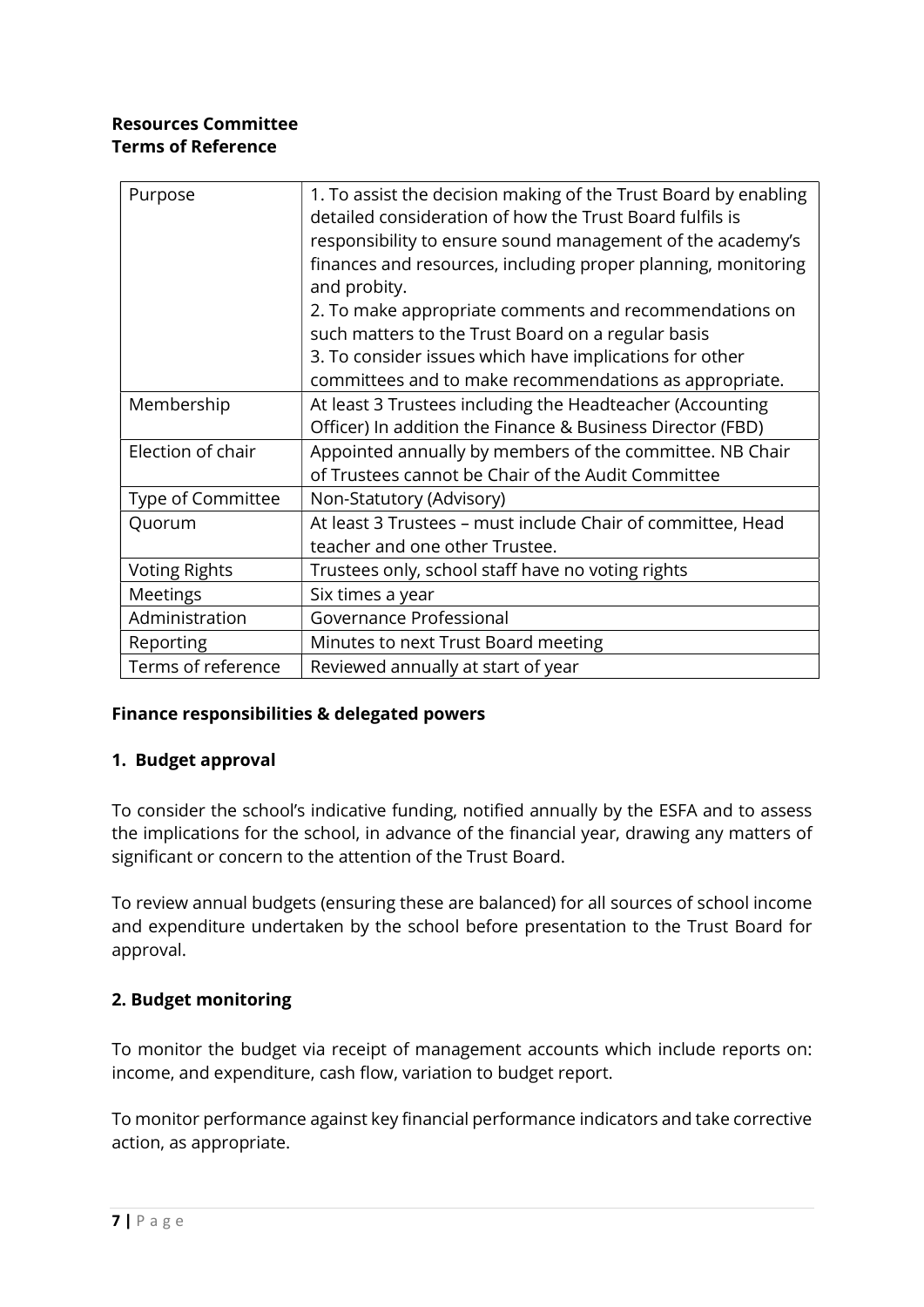To share monthly management accounts with the Chair of Trustees, Chair of committee and with Trust Board six times per annum.

# 3. Financial viability

To ensure appropriate action is being taken to maintain financial viability including addressing variances between the budget and actual income and expenditure. To ensure that the trust remains a going concern and financially sustainable (Academy Trust Handbook).

#### 4. Virements & expenditure

To agree any expenditure or virement (i.e., transfer of money from one budget line to another) beyond the powers delegated to the Headteacher, as determined in School's Financial Management Policy.

#### 5. Budget planning

To review 5-year budget forecasts, as prepared by the FBD.

To ensure budget forecasts for the current year and beyond are compiled accurately, based on realistic assumptions including any provision being made to sustain capital assets, and reflect lessons learned from previous years.

To review and challenge pupil number estimates, and review these on a termly basis (via FBD's management accounts and report)

#### 6. Reserves policy

To review and approve a reserves policy and to determine an appropriate level of reserves to be maintained.

#### 7. Charging & remissions

To establish and review the principles and objectives of the school's approach to cases of hardship and ensure they are accurately reflected in the relevant policies (e.g. Charging & Remissions Policy).

#### 8. Contracts

To review and agree contracts for goods and services drawn up by the school in accordance with the school's financial management policy, noting any possible conflict of interest. To seek external professional advice regarding these as deemed necessary.

#### 9. Finance policies

To determine, review and approve the: Financial Management policy (including Financial Procedures Manual), Charging & Remissions policy, Reserves policy, Investments policy, Trustees' expenses policy and 16-19 Bursary Fund policy. To monitor and review the performance of the school in relation to above.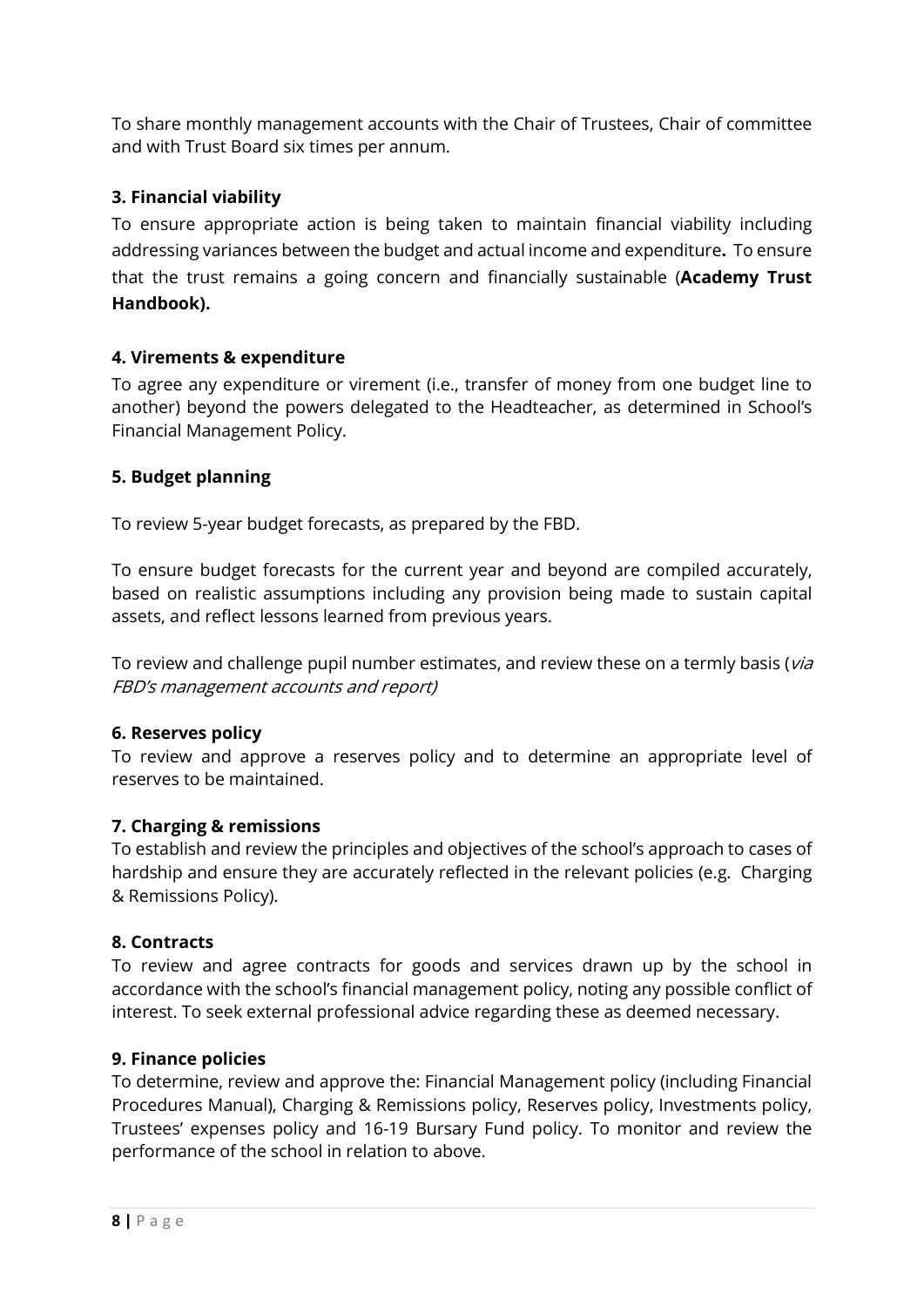#### 10. School action plan

To contribute to the formulation of the school's action plans by financial planning.

#### 11. Compliance with statutory requirements

To ensure that the School Financial arrangements comply with financial regulations issued by the EFSA including the Academy Trust Handbook.

#### 12. Financial statements

To review draft statutory accounts before approval by Trust Board

To review returns for submission to Regulators (i.e., EFSA, DfE, Companies House, Charities Commission, Teachers Pension Agency, HMRC) within the prescribed timescales.

#### 13. Best Value

To monitor and review the processes to secure best value in the use of funding. To prepare a best value statement for inclusion in the annual statutory accounts.

#### 14. Benchmarking

To benchmark the school's income and expenditure annually against other similar schools and to establish follow up action to improve the school's effectiveness in usage of funds.

#### 15. Insurance

To ensure the school's insurance requirements are adequately covered.

#### 16. Catering contract and cleaning contract

To monitor performance of external providers against contract provisions.

#### 17. DDT

To review and approve the accounts for Denefield Development Trust Co Limited before submission to Companies House

#### Audit: duties & responsibilities

1. To review the service provided by the external auditors and hold them to account for their performance.

2. To undertake a competitive tendering process for the selection of an external auditor (NB 'Trusts should retender their external audit contract at least every five years' Section 4.5 Academy Trust Handbook 2021)

3. To discuss with the external auditor the nature and scope of the final audit and to ensure that the external auditor has full cooperation from staff

4. To consider reports from the external auditors including management letters. To recommend to the Trust Board any action as appropriate in response to audit findings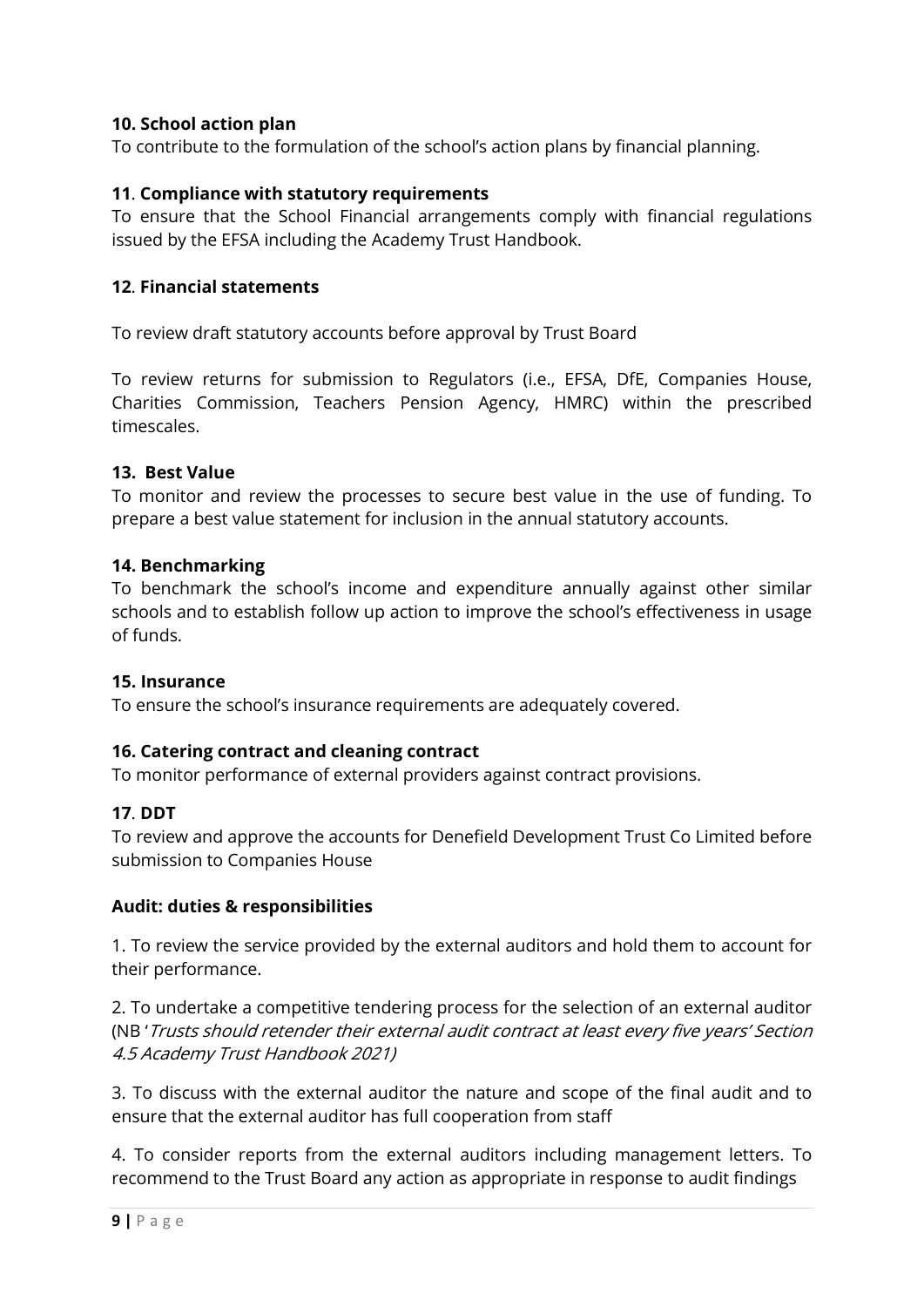#### 5. Internal audit function

To appoint an independent internal auditor to provide internal scrutiny (ATF Hand book) Trusts should note that the Financial Reporting Council's revised Ethical Standard states that a firm providing external audit to an entity shall not also provide internal audit services to it).

To direct a programme of internal assurance work to be conducted by the internal auditor on a bi-annual basis. The work will involve checks on the implementation of the school's financial controls, procedures and identification of potential risks.

To consider the internal assurance reports and take appropriate action in response to the findings (NB all internal assurance reports to be shared with all Trustees

6. Self-assessment of financial management and governance

To perform a review of the school's financial management and governance arrangements using the EFSA's School Resource Management Self-Assessment Tool (SRMSAT) for submission to the EFSA and agree appropriate action.

#### Pay: responsibilities & delegated powers

1.To determine the salary of the **Headteacher** (from 1 September of each year), taking account of any report from the Headteacher's Performance Management Panel. (The Headteacher's Performance Management Panel in conjunction with an External Advisor reviews the Headteacher's objectives set for the previous year and sets objectives for the following academic year).

2. To determine the salaries of the leadership group (from 1 September of each year), taking account of any objectives set for the previous year, and recommendations of the Headteacher.

3.To determine the salaries of all **teaching staff** (from 1 September of each year), with reference to the current national Pay and Conditions Document and attendant Circular, the school's current pay policy, and the recommendations of the Headteacher.

4.To determine the salaries of all **support staff** (from 1 April of each year) using the relevant scales, taking account of the current pay policy and the recommendations of the Headteacher.

5. To determine the remunerations of staff directly supporting the Trust Board (Governance Professional) on 1 April each year taking into account the recommendation of the Chair of Trustees.

#### Premises and related matters: responsibilities and delegated functions

1. To prepare and maintain a rolling programme of maintenance for the school premises and to monitor its progress against the funds delegated.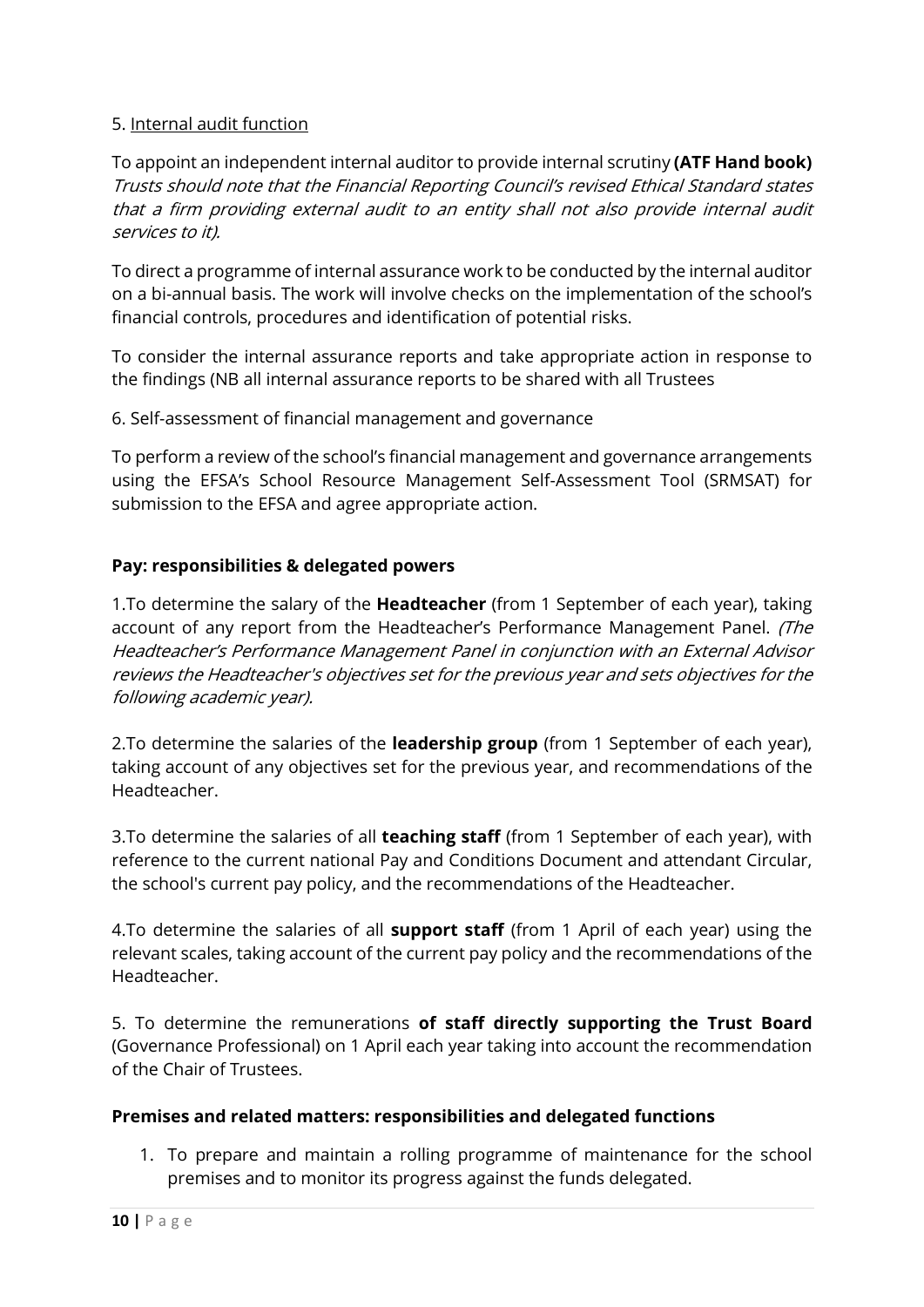- 2. To develop, review, monitor and evaluate policies concerning the occupation and use of the school premises (delegated to the Operations Director and Headteacher).
- 3. To monitor health & safety issues within the school, including liaising with H&S Monitoring Group, assessing Fire Safety and monitoring the Accident Log.
- 4. To develop, review, monitor and evaluate implementation of Premises and Health and Safety related policies, including Emergency and Accessibility Plans.
- 5. To review progress made against the school's 3-year Accessibility Plan and to report annually to stakeholders.
- 6. To review performance against the Accessibility audit action plan annually
- 7. To review performance against the H&S action plan annually
- 8. To commission an external audit of Health and Safety on a bi-annual basis
- 9. To develop, review, monitor and evaluate implementation of the Security Policy and ensure that a regular Security Risk Assessment is undertaken (delegated to the Operations Director and Headteacher).
- 10. To review Government's Nutritional Standards and service provided by external providers, to ensure School Food Standards and food legislation requirements are being met. Catering suppliers to provide an annual report to Trustees
- 11. IT, to review and monitor IT provision, including Cybercrime, Data Protection and GDPR.
- 12. To develop and review the Asset Register

#### HR: responsibilities & delegated powers

#### 1. Policies

To determine, approve, review and evaluate policies relating to the: employment, recruitment, selection, appointment, promotion, performance management, grievance, discipline, sickness absence, capability, redundancy, remuneration and terms and conditions of the employment of all staff.

#### 2. Appointments

To take the lead in the appointment of the Headteacher, Deputy Headteacher, Assistant Headteachers, Finance & Business Director and Operations Director. All other appointments are delegated to the Headteacher.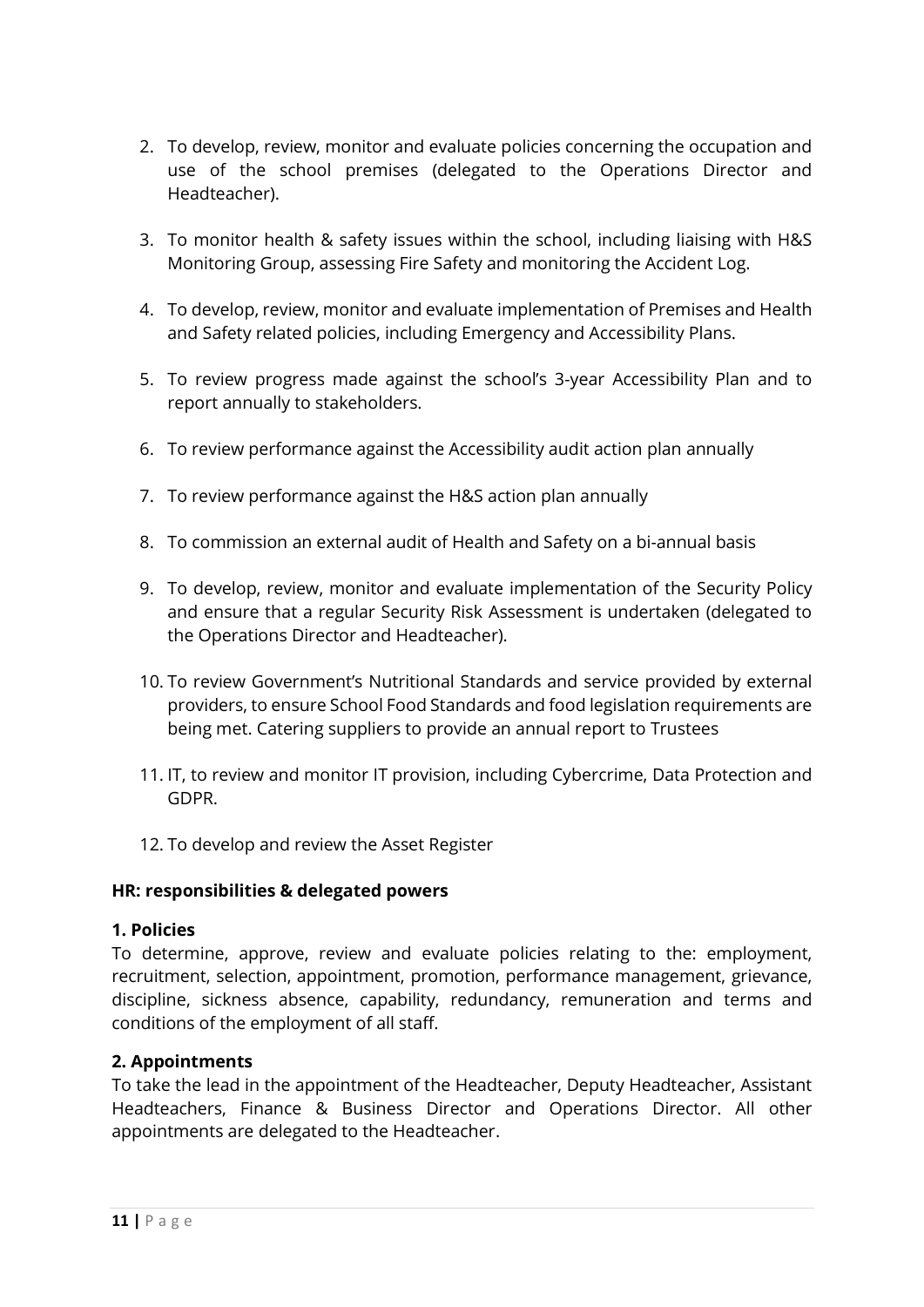#### 3. Employment legislation

To consider the implications of any changes in employment legislation affecting the school.

#### 4. Other policies

To recommend the adoption of policies related to Equal Opportunities.

#### 5. Redundancy

To take an active role in the redundancy process in consultation with the Headteacher. To appoint a Trustees' Redundancy Panel, Redundancy Appeals Panel and agree criteria for redundancy.

#### 6. Performance management - moderation of targets

To quality assure the appraisal system by reviewing an anonymous sample of staff performance management objectives to ensure consistency across the school.

#### 7. Teachers' and Support staff pay policy

To determine, review and approve the teacher's pay policy, having taken appropriate consultation through the school's consultative mechanism for staff (i.e., JCC).

To monitor and evaluate the impact of the Teachers' Pay Policy on an annual basis including trends in progression across specific groups of teachers (to ensure compliance with the Equality Act 2010).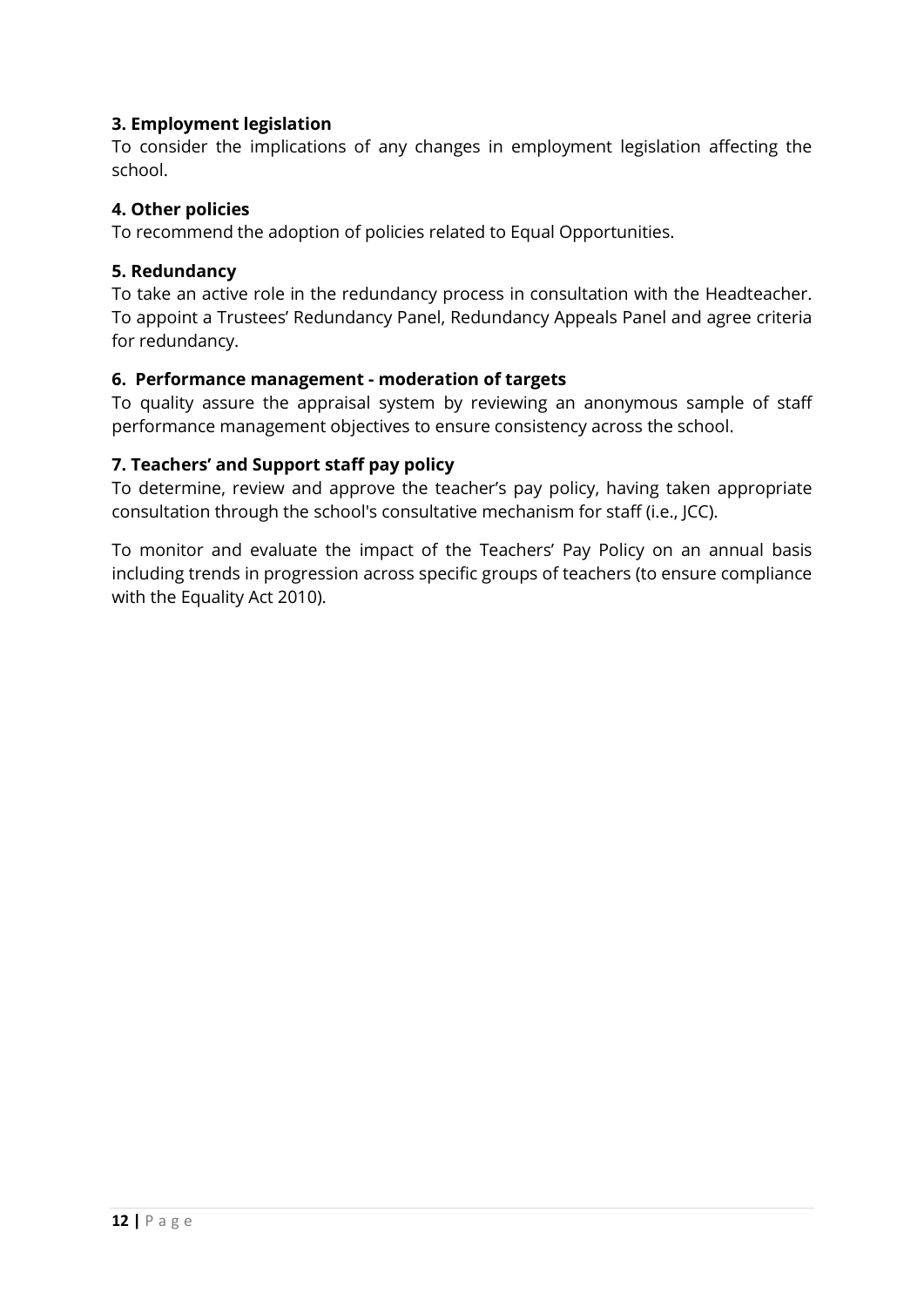# Headteacher Performance Management Panel Terms of Reference

| Membership         | Chair of Trustees and two Trustees. The External advisor<br>(School Improvement Partner) attends in an advisory<br>capacity providing advice on the HT's performance. All<br>trustees must have received appropriate performance<br>management training |
|--------------------|---------------------------------------------------------------------------------------------------------------------------------------------------------------------------------------------------------------------------------------------------------|
| Election of chair  | Appointed annually by members of the panel                                                                                                                                                                                                              |
| Quorum             | <b>All Trustees</b>                                                                                                                                                                                                                                     |
| Meetings           | Review meeting to be convened before October half term<br>each year, Interim review meeting (Spring term)                                                                                                                                               |
| <b>Minutes</b>     | School Improvement Partner                                                                                                                                                                                                                              |
| Reporting          | Report to Resources committee                                                                                                                                                                                                                           |
| Terms of reference | Reviewed annually at the start of the academic year                                                                                                                                                                                                     |

#### Responsibilities & delegated powers

- To discuss and agree the annual head teacher's performance management targets
- To review performance and decide whether targets have been met
- To make recommendations to the Resources Committee in respect of pay awards for the successful performance
- To attend training as appropriate

Note: The Trust Board will appoint an external adviser to provide advice and support in relation to the management and review of the performance of the Head teacher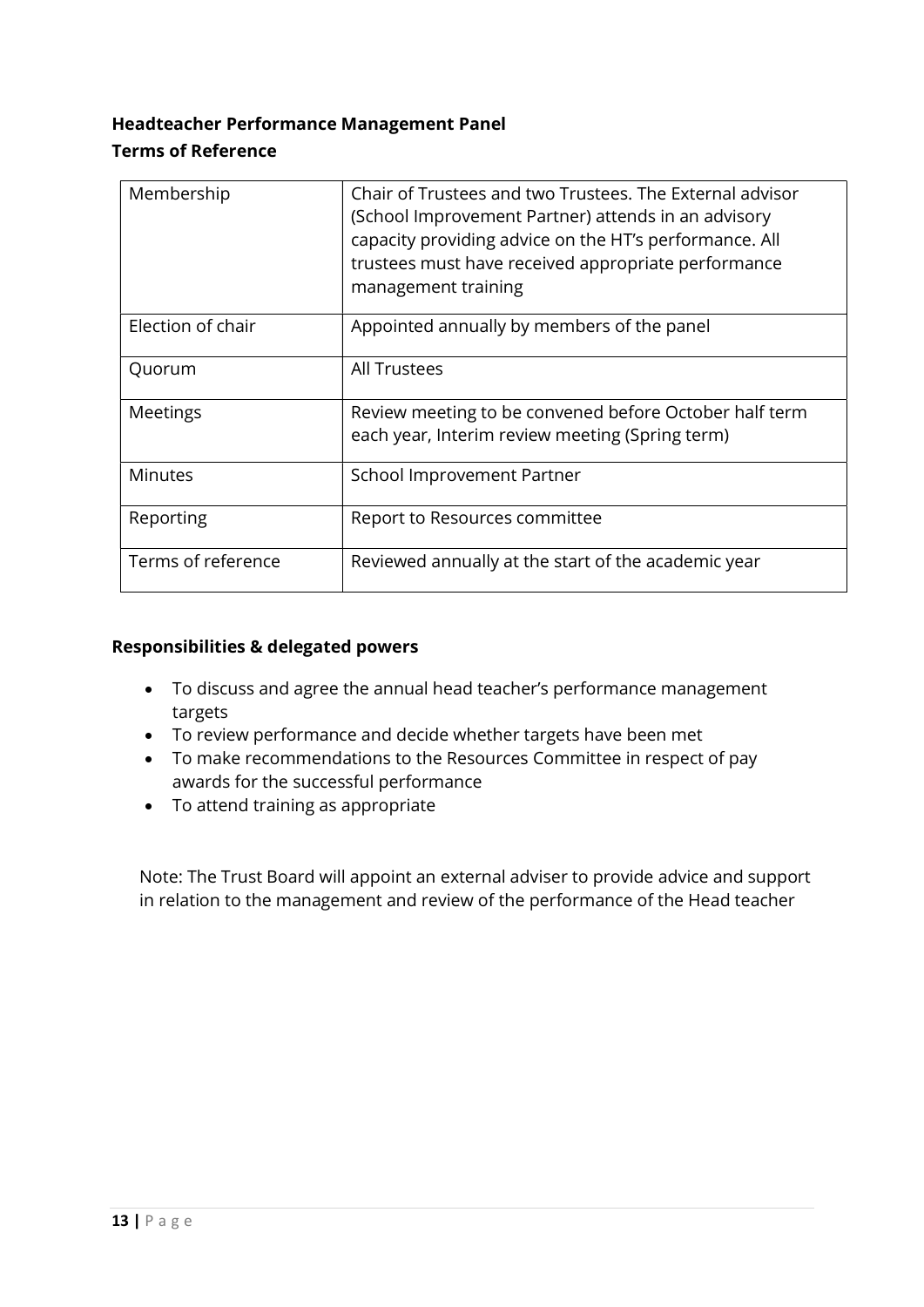# Trustees' Discipline Meeting (TDM) Terms of Reference

| Membership                   | 3 Trustees. If insufficient Trustees are available, the Chair |
|------------------------------|---------------------------------------------------------------|
|                              | of Trustees and the Governance Professional may seek          |
|                              | suitably experienced independent governors to join the        |
|                              | panel (as per clauses 101 & 105 of the Articles of            |
|                              |                                                               |
|                              | Association).                                                 |
|                              |                                                               |
|                              | In addition, if the Trust Board deem it necessary, due to     |
|                              | the nature of an exclusion, a fully independent panel may     |
|                              | be appointed.                                                 |
|                              |                                                               |
|                              | When an independent governor is used this will be             |
|                              | reported to the next full Trust Board meeting and minuted     |
|                              | by the Governance Professional (as per clauses 105A &         |
|                              | 106 of the Articles of Association).                          |
|                              |                                                               |
|                              | Staff Trustees are not eligible to sit on panels.             |
|                              | The Head Teacher attends in an advisory capacity.             |
|                              | Parent Trustees must abstain from a panel if they know        |
|                              | the student/family involved.                                  |
| Election of Chair            | Appointed each time by members of the panel                   |
|                              |                                                               |
| Quorum                       | All Trustees are required                                     |
| Meetings                     | To be convened when required, by the Governance               |
|                              | Professional, in consultation with the Headteacher and        |
|                              | Chair. The Governance Professional will prepare all           |
|                              | necessary papers and give at least seven days' notice of      |
|                              | the meeting.                                                  |
| By invitation                | Governance Professional to invite representatives from        |
|                              | WBC or RBC LA, as appropriate                                 |
| <b>Minutes</b>               | Governance Professional                                       |
|                              |                                                               |
| Reporting                    | None. Minutes and letter to parent/s to be approved by all    |
|                              | members of the panel. Copies of minutes and letters to be     |
|                              | held by Governance Professional                               |
| Terms of reference           | Reviewed annually at the start of the academic year           |
| Responsibilities & delegated | To review permanent and fixed period exclusions, as           |
| powers                       | detailed below.                                               |
|                              |                                                               |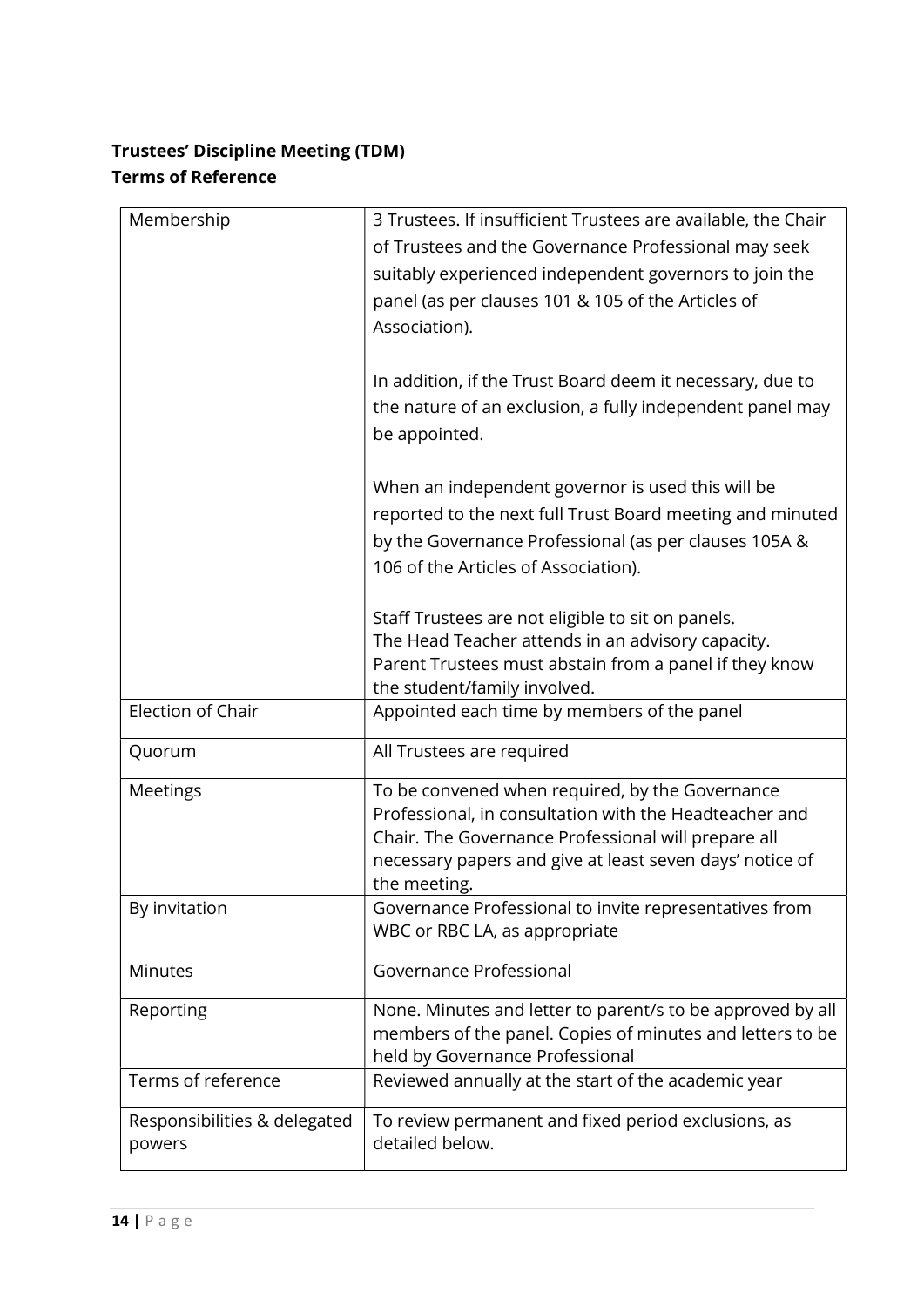- To be familiar with and to act in accordance with the DfE's statutory guidance on exclusions, SEND Code of Practice and the school's Behaviour & Discipline and Exclusions policies.
- To hold a TDM with parents/carers invited, to review all permanent exclusions and all fixed period exclusions resulting in a student being excluded for more than 15 days in any one term, or missing a public examination.
- To hold a TDM with parents/carers invited, to review any fixed period exclusion resulting in a student being excluded for more than 5 and less than 15 days in any one term, where the parent/carer has expressed a formal wish to make representations.
- To hold a TDM to consider any fixed period exclusion resulting in a student being excluded for up to 5 days in any one term, where the parent/carer has expressed a formal wish to make representations.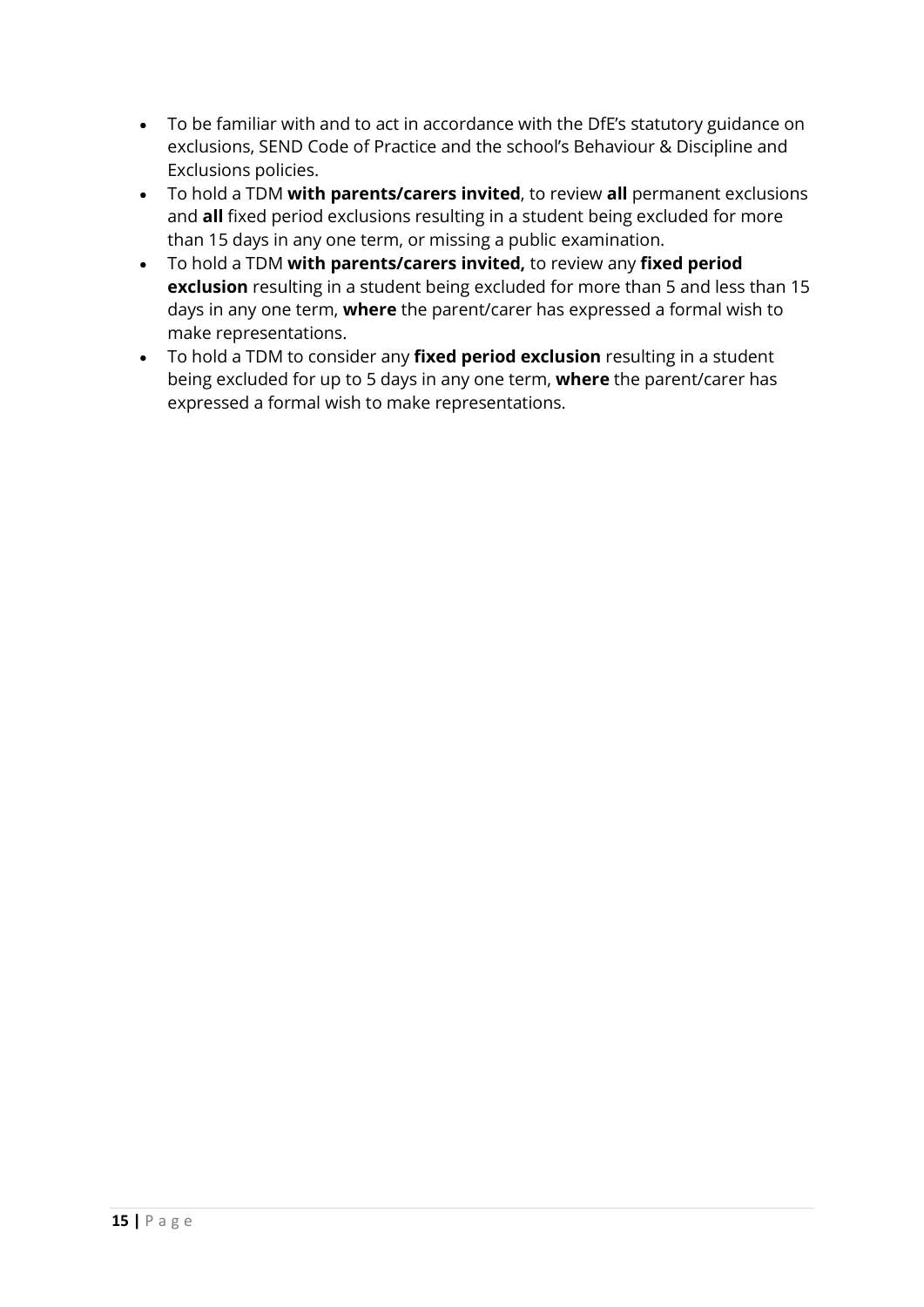# Staffing committee Terms of Reference

| Membership           | 3 Trustees, if insufficient Trustees are available, the Chair of<br>Trustees and the Governance Professional may seek suitably<br>experienced independent governors to join the panel (as per<br>clauses 101 & 105 of the Articles of Association). |
|----------------------|-----------------------------------------------------------------------------------------------------------------------------------------------------------------------------------------------------------------------------------------------------|
|                      | In addition, if the Trust Board deem it necessary, due to the<br>nature of the committee, a fully independent panel may be<br>appointed.                                                                                                            |
|                      | When an independent governor is used this will be reported<br>to the next full Trust Board meeting and minuted by the<br>Governance Professional (as per clauses 105A & 106 of the<br>Articles of Association).                                     |
|                      | Staff Trustees are not eligible to sit on panels. The Head<br>Teacher attends in an advisory capacity.                                                                                                                                              |
| Election of chair    | Appointed each time by members of the committee                                                                                                                                                                                                     |
| Type of Committee    | <b>Statutory Executive</b>                                                                                                                                                                                                                          |
| <b>Voting Rights</b> | Only Trustees and those delegated by the Trust Board have<br>voting rights                                                                                                                                                                          |
| Meetings             | To be convened when required, in consultation with the<br>Headteacher/HR and Chair. HR will prepare all necessary                                                                                                                                   |
|                      | papers and give at least five school days' notice of the<br>meeting.                                                                                                                                                                                |
| Administration       | Governance Professional in conjunction with HR                                                                                                                                                                                                      |
| Reporting            | Minutes to be retained by Governance Professional                                                                                                                                                                                                   |
| Terms of reference   | Reviewed annually at start of academic year.                                                                                                                                                                                                        |

- 1 To consider such staff disciplinary cases as may be referred to the committee by the Headteacher or as members of the committee may decide according to the school's disciplinary procedures.
- 2 To consider such staff capability and staff ill health capability cases as may be referred to the committee by the Headteacher or as members of the committee may decide according to the school's capability procedures.
- 3 To consider such **staff redundancy** cases as may be referred to the committee by the Headteacher or as members of the committee may decide according to the school's redundancy procedures.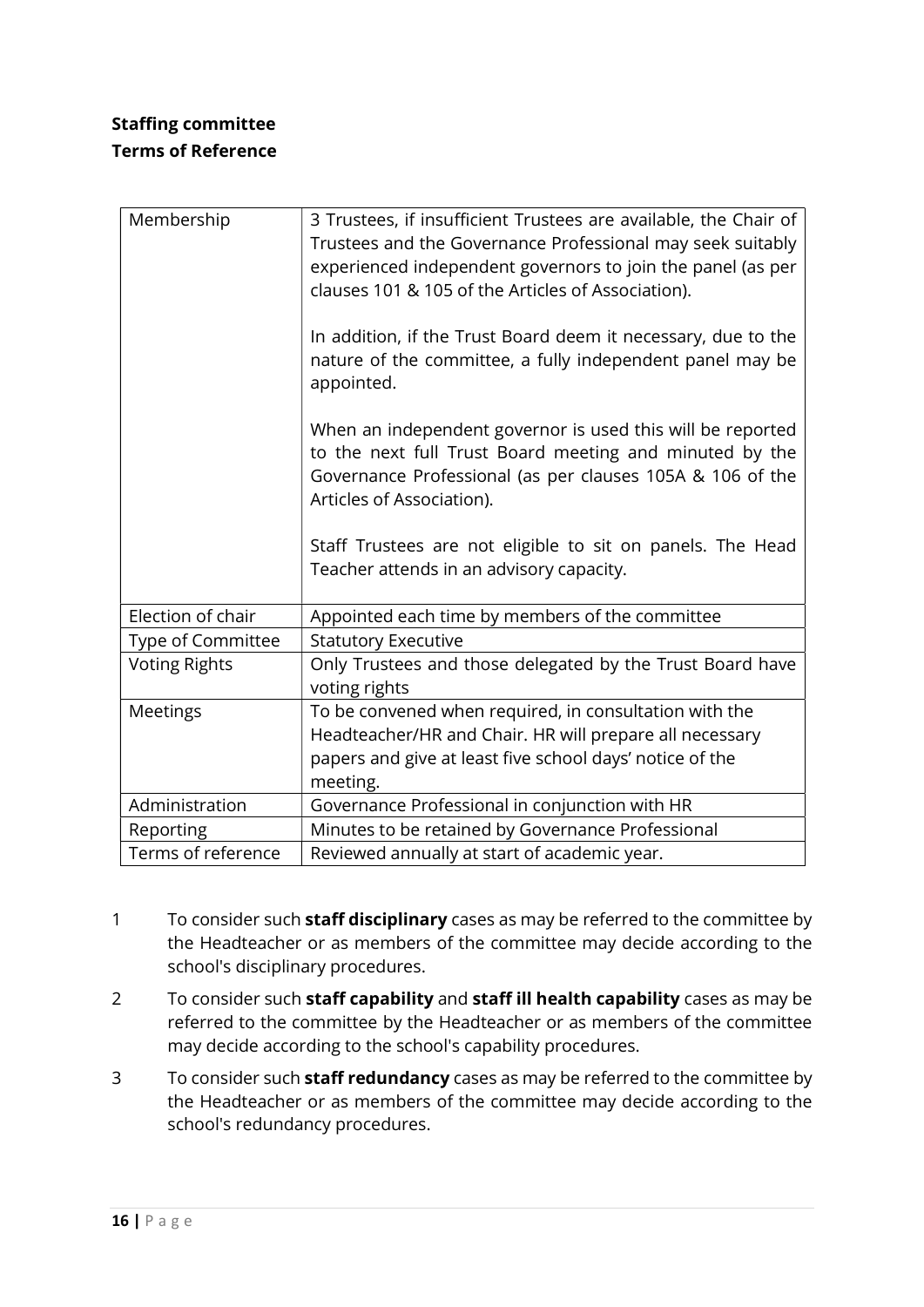- 4 To suspend any person employed to work at the school, where in the opinion of the committee or the Headteacher, exclusion from the school is required and be informed of such a suspension where it is undertaken by the Headteacher.
- 5 To determine any suspension including the termination of any suspension where this is considered the appropriate action and inform the Headteacher of this action.
- 6 To terminate the employment of any person employed at the school as requested by the Headteacher or as determined by the committee.
- 7 To suspend the Headteacher for misconduct or other urgent cause.
- 8 To hear any grievance from a member of staff in accordance with school grievance procedures.

The Staff Committee is to act in accordance with DFE regulations, the School Teachers Pay and Conditions Document (STPCD), the school's staff disciplinary procedures, capability procedures, redundancy procedures and grievance procedures.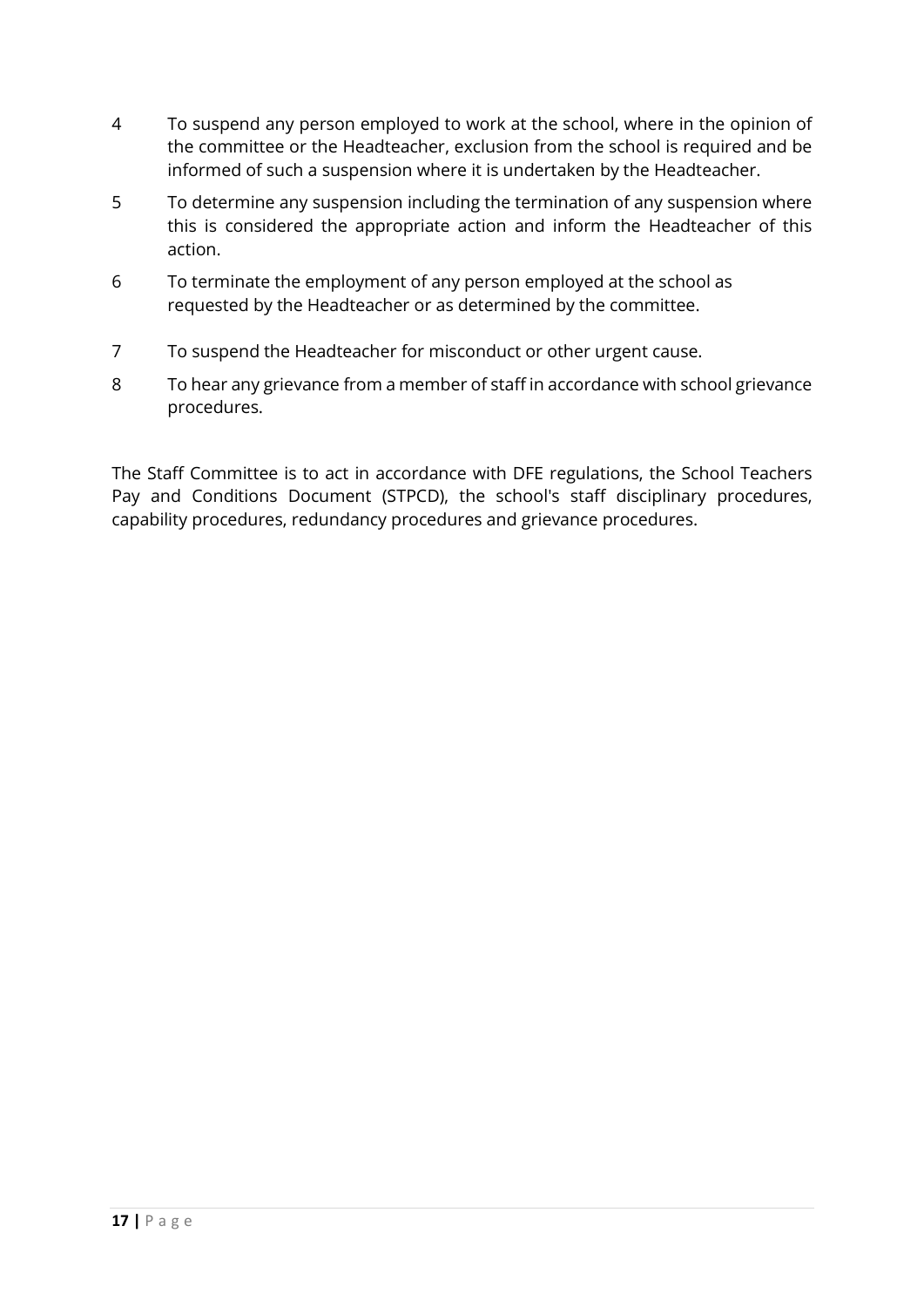#### Staffing Appeal Committee

#### Terms of Reference

| Membership           | 3 Trustees, none of whom has served on the relevant Staff<br>Committee. It is recommended that only experienced<br>Trustees sit on this committee                                                                                       |
|----------------------|-----------------------------------------------------------------------------------------------------------------------------------------------------------------------------------------------------------------------------------------|
|                      | If insufficient Trustees are available, the Chair of Trustees and<br>the Governance Professional may seek suitably experienced<br>independent governors to join the panel (as per clauses 101<br>& 105 of the Articles of Association). |
|                      | In addition, if the Trust Board deem it necessary, due to the<br>nature of the committee, a fully independent panel may be<br>appointed.                                                                                                |
|                      | When an independent governor is used this will be reported<br>to the next full Trust Board meeting and minuted by the<br>Governance Professional (as per clauses 105A & 106 of the<br>Articles of Association).                         |
|                      | Staff Trustees are not eligible to sit on panels. The Head<br>Teacher attends in an advisory capacity.                                                                                                                                  |
| Election of chair    | Appointed each by members of the committee                                                                                                                                                                                              |
| Type of Committee    | <b>Statutory Executive</b>                                                                                                                                                                                                              |
| <b>Voting Rights</b> | Trustees and those delegated by the Trust Board only                                                                                                                                                                                    |
| Meetings             | To be convened when required, in consultation with the                                                                                                                                                                                  |
|                      | Headteacher/HR and Chair. HR will prepare all necessary                                                                                                                                                                                 |
|                      | papers and give at least five school days' notice of the<br>meeting.                                                                                                                                                                    |
| Administration       | Governance Professional in conjunction with HR                                                                                                                                                                                          |
| Reporting            | Minutes to be retained by Governance Professional                                                                                                                                                                                       |
| Terms of reference   | Reviewed annually at start of academic year.                                                                                                                                                                                            |

#### Role:

- 1. To hear any appeal resulting from a Staff Committee hearing.
- 2. To resolve any grievance which cannot be resolved by the Staff Committee.
- 3. To hear any appeal concerning a pay award.
- 4. To hear any appeal against a teacher's performance management statement.
- 5. To hear any appeal against the Headteacher's performance management statement.